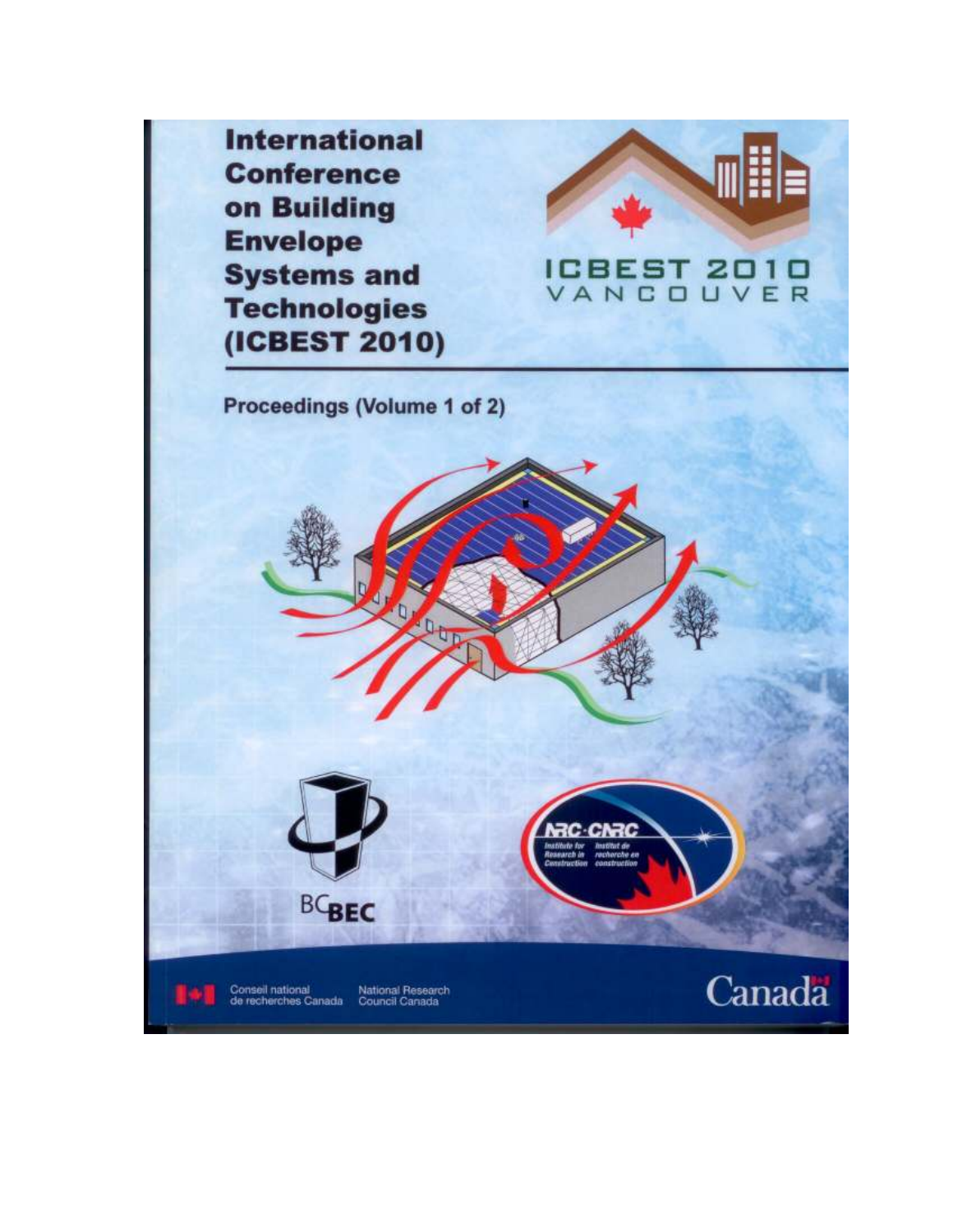

**ICBEST 2010** 



BRITISH COLUMBIA **BUILDING ENVELOPE COUNCIL** 

**International Conference on Building EnvelopeSystems and Technologies** 

# SUSTAINABILITY OF THERMOPLASTIC VINYL ROOFING MEMBRANE SYSTEMS

### $S.P.$  Graveline<sup>1</sup>

<sup>1</sup> Sika Sarnafil, a Sika Corp. Company, Canton, USA. graveline.stan@us.sika.com

#### **ABSTRACT**

 The term sustainability is fast becoming ubiquitous in the construction industry. Unfortunately interpretations of the word vary widely in practice. Although the more common, high level, definitions are beneficial in a conceptual sense, they are of only minimal assistance practically. When regards to construction materials, this has led many to associate sustainability with a single product attribute (e.g. recyclability, membrane radiative properties, etc.), which, although simple and practical in use, may ultimately be misleading. The International Council for Research and Innovation in Building and Construction (CIB-RILEM) developed a frame work for sustainable roofing based on a series of tenets divided into three key areas: preservation of the environment, conservation of energy and extended roof life. Using these guidelines and the relevant tenets for roof system selection, the paper will assess the sustainability of thermoplastic vinyl roof membranes.

 The term "sustainability" is fast becoming definitions of the term was proposed by the ubiquitous in the global lexicon. Most languages now have a word for it. However Nations in 1987: "sustainable development despite the broad awareness of the concept, there is far from universal agreement as to compromising the ability of future ubiquitous in the global lexicon. Most Brundtland Commission of the United despite the broad awareness of the concept, that meets the needs of the present without

1. **INTRODUCTION** exactly what the word means, in any language. One of the first widely accepted definitions of the term was proposed by the Nations in 1987: "sustainable development compromising the ability of future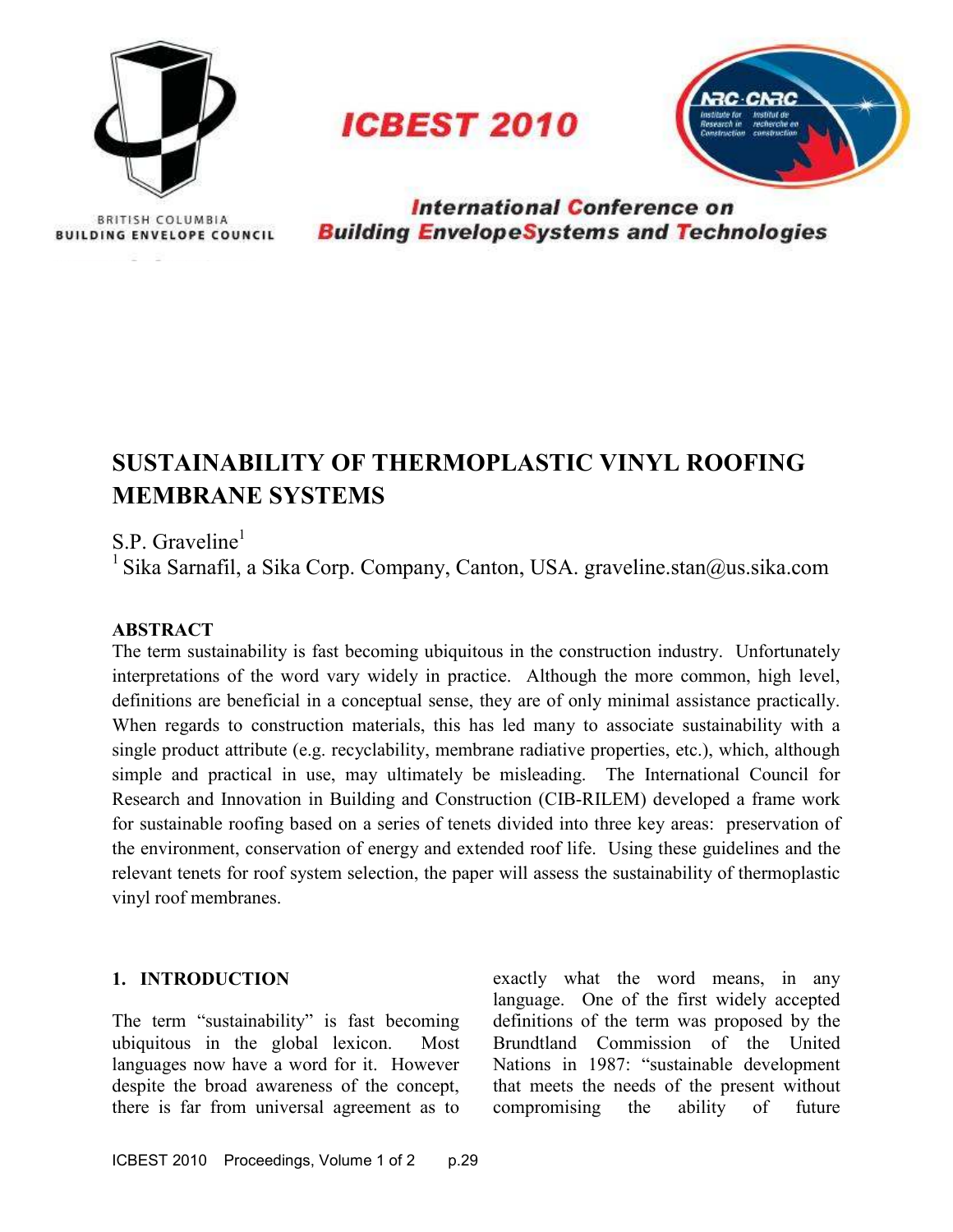generations to meet their own needs". proposes a simple, broad description of it as "the capacity to endure". In both cases, the concepts are difficult to grasp concretely. Maybe the term is the epitome of those words that fall into the category, of "you cannot quite explain it, but you know it when you see it"! That is of course problematic, particularly as it relates to Without clear guidelines, designers, contractors, building owners, etc. are left to their own devices to decide exactly what sustainability means to them. This can be difficult and confusing, with the profusion of or "green" standards and rating systems that have come into being over the past decade or so, many of which are based on a single product or system attribute such as recycle content, raw material type, urban heat island mitigation, etc. Although each one of these is to some degree beneficial, without a more holistic approach, there is always the risk of focusing on a single attribute at the expense of other, possibly more environmentally important criteria. Recognizing these challenges, CIB RILEM developed a series of tenets to be used in the selection, design and construction of roof assemblies to guide practitioners to sustainable construction in this specific Wikipedia construction materials. particularly "sustainability" or "green" guidelines,

 The tenets are divided into three categories: minimize the burden on the environment, conserve energy and extend roof lifespan. The following outlines the assessment of thermoplastic vinyl roof membrane systems against these criteria. For the purposes of this paper only tenets directly related to the membrane systems will be addressed (i.e. issues specific to designers such as provide slope to drain, minimize penetrations through the roof, etc. are not considered in detail).

industry segment.

#### 2. MINIMIZE THE BURDEN ON THE ENVIRONMENT

 Key tenets falling within this category include the use of raw materials whose extraction is least damaging to the environment, minimize wastage, avoid hazardous waste, and use products that can be re-used or recycled.

 From the very beginning, oil and more recently natural gas, have been the key raw materials in the production of low slope roofing materials. This is not likely to change in the foreseeable future. Tremendous progress has been made in the development of plant based polymers. However current generations of poly lactic acid and other nonfossil fuel polymers are bio-degradable and they exhibit short life expectancies when exposed to ultra violet radiation. Intuitively, the former is appealing, however both properties are serious disadvantages for an application where materials are expected to last decades exposed to intense solar radiation, temperature extremes, water, snow and ice, etc. Although we cannot avoid the use of oil or natural gas in the production of low slope roofing materials, we can use them optimally to minimize consumption and achieve the longest possible life span in the finished product.

 More than half (approx. 57%) of the polyvinyl chloride molecule, the base polymer in vinyl membranes, comes from salt a inexhaustible resource, with the balance being ethylene from oil or natural gas (Figure 1). (sodium hydroxide), a practically

 To compare the total consumption of non renewable resources in the production of various low slope roofing materials, their total primary energy demand (TPED) was evaluated. The TPED is made up of two components: feedstock and process energy. The former includes energy content within the final product (including raw materials), while the latter includes all process energy from raw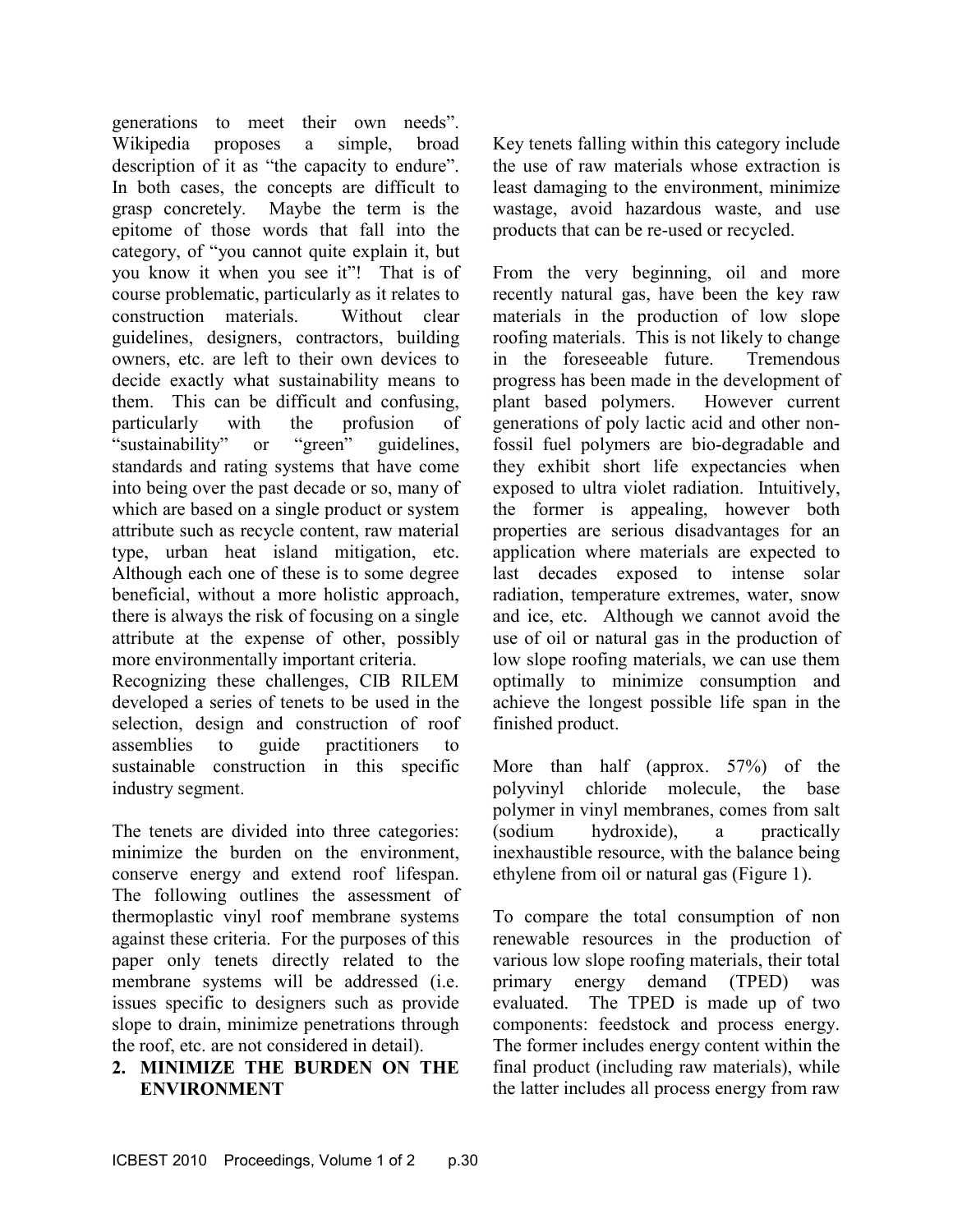material extraction, transportation and all manufacturing steps. For 1.5 mm (60 mil) single ply membranes, thermoplastics (PVC and TPO) were found to be statistically similar in TPED, in part due to TPO's lower unit weight (1.5 kg/m2) compared to PVC (1.9 kg/m2), with both having lower TPED than EPDM (due primarily to its higher process energy). As can be seen in Figure 2, with the results expressed in "barrels of oil equivalents", two ply modified bituminous and 4 ply BUR membranes had the highest TPED due largely to their higher raw material consumption.

 In addition to using fuel based feedstocks efficiently, thermoplastic PVC membrane production scraps and trimmings are readily recycled back into new membranes. In modern production facilities these materials are reprocessed to separate the polyester reinforcement and to granulate the residual PVC membrane. The PVC granulate is re- integrated into the new membrane feedstock stream and the residual polyester fluff into other uses such as filler/ reinforcement in the manufacturing of concrete landscaping blocks. The net result is essentially a 100% conversion of raw materials into finished goods.

 Some limited success has been achieved collecting contractor trimmings from the construction site and recycling in the same manner as those generated in the manufacturing facility.

 What happens with these materials at the end of a roofing membrane's service life is even important when environmental burdens. Traditionally, aged roofing materials, including vinyl membranes, have been sent to landfill. Studies have confirmed that PVC is not a hazard in landfills, and in fact has been used to as a liner in landfills to protect groundwater. In more important when considering

considering the use of C-PVC for piping, the state of California concluded that even under the extreme conditions of landfill fires, the material is not a concern.

 Although they can safely be sent to landfills, the better alternative is of course to recycle them. PVC roof membranes were first recycled at the end of their service life in Europe in the early 1990s. In North America post consumer recycling of PVC membranes in 2005. One manufacturer of PVC membranes has recycled about half a million square meters (approximately 5 million square feet) of PVC roofs at the end of their service life since that time, while diverting more than 8 million kilograms (18 million pounds) of PVC membrane waste from landfills. The reprocessed material is being used in the production of a variety of sheet goods including walkway materials, protection sheets for vegetated roof assemblies and new The process is putting these materials back into use in products that will last as long as the original membranes. The program has been proven to be economically viable and typically does not result in additional costs to the building owner. The European experience going back more than 15 years has shown that the products incorporating the post consumer recycled material are not performing any differently in the field than products manufactured solely with virgin raw materials. Thermoplastic PVC roof membranes are the only commercial roofing product being recycled back into new material at the end of their service in North America. began commercially roofing/ waterproofing membranes.

 At this time, only loose laid or mechanically attached membranes can be recycled at the end of their service life, supporting the CIB- RILEM tenet to use designs that ease the sorting and salvage of materials. Adhered systems are however an important segment of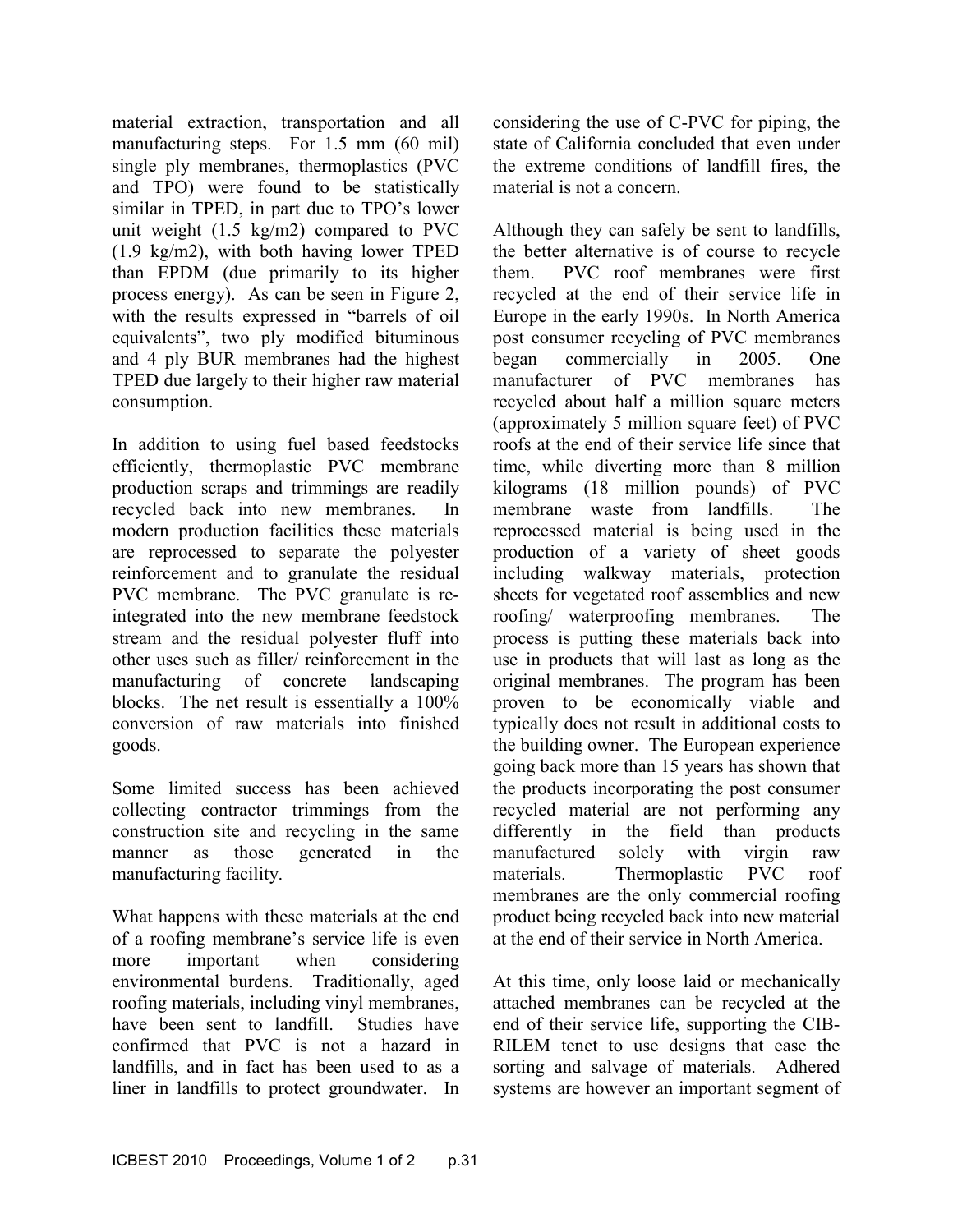the industry, as in many instances it is not practical or it may even be impossible to attach a membrane Development work is ongoing to develop a solution to recycle adhered membranes back into roofing membrane products. European processors have been able to recycle PVC membranes from adhered roofs into non- roofing products such as mats used in stables. Development work is ongoing in North America, and a solution to the post consumer adhered membranes is anticipated within a few years. mechanically recycling of

#### 3. CONSERVE ENERGY

 The most obvious way to conserve energy as it relates to roofing construction is through the use of thermal insulation. As energy costs have risen, often dramatically, over the past decades, there has been a move to increase the thickness of thermal insulation used in roof construction. In the most recent ASHRAE guidelines, minimum R-values for most climates increased from  $R-15$  to  $R-20$ . There in various jurisdictions calling for even higher levels of thermal insulation, with minimum R values as high as 25 being proposed. This topic, although very important, generally applies more or less equally to all low slope commercial roofing systems, and is beyond the scope of this paper. are numerous initiatives

 Light colored thermoplastic roof membranes, with their high levels of solar reflectivity and emissivity, can contribute to energy savings through reductions in cooling loads in Reports on the potential for energy savings resulting from the use of "cool roofing surfaces" began to appear in the late 1990s. Additionally, researchers have found that by reducing rooftop surface temperatures, cool roofs can help mitigate the "Urban Heat Island Effect" (UHIE). A number of locations have mandated the use of cool roofing materials, in efforts to reduce conditioned buildings.

 building energy consumption and/or as a component of their UHIE mitigation strategies. U.S. Energy Secretary, S. Chu, identified the broad implementation of cool roofs and paving as important measures in the current administration's "new revolution" regarding energy usage.

 Lawrence Berkeley National Laboratory (LBNL) has been a major contributor to the study of the impacts of cool roofing. In a 2009 study, LBNL simulated the potential impact of substituting cool roofs for roofs on commercial buildings in 236 U.S cities. conventional dark-colored

 They considered a broad inventory of types, occupancies and ages of conditioned buildings (i.e air conditioned in the summertime). They calculated the impact of substituting aged conventional materials (assumed to be grey, with weathered solar reflectance of 0.20), with reflective roofs (assumed to be white, with a weathered solar reflectance of 0.55).

Using the DOE-2.1E building energy model, LBNL simulated for each prototype building, in each city the hourly heating and cooling energy used during a typical meteorological year, first with a weathered conventional roof, and then with a weathered cool roof. Savings and penalties were determined by comparing performance with a cool roof to performance with a conventional roof. State and national average rates of savings and penalties were then determined by weighting these results according to local building inventories (types, ages, and densities of construction). The following results are state or national averages per square meter of conditioned roof area (area of roof surface over a conditioned space) (CRA), for the stock of commercial buildings, and are not intended to be used to represent any given single building.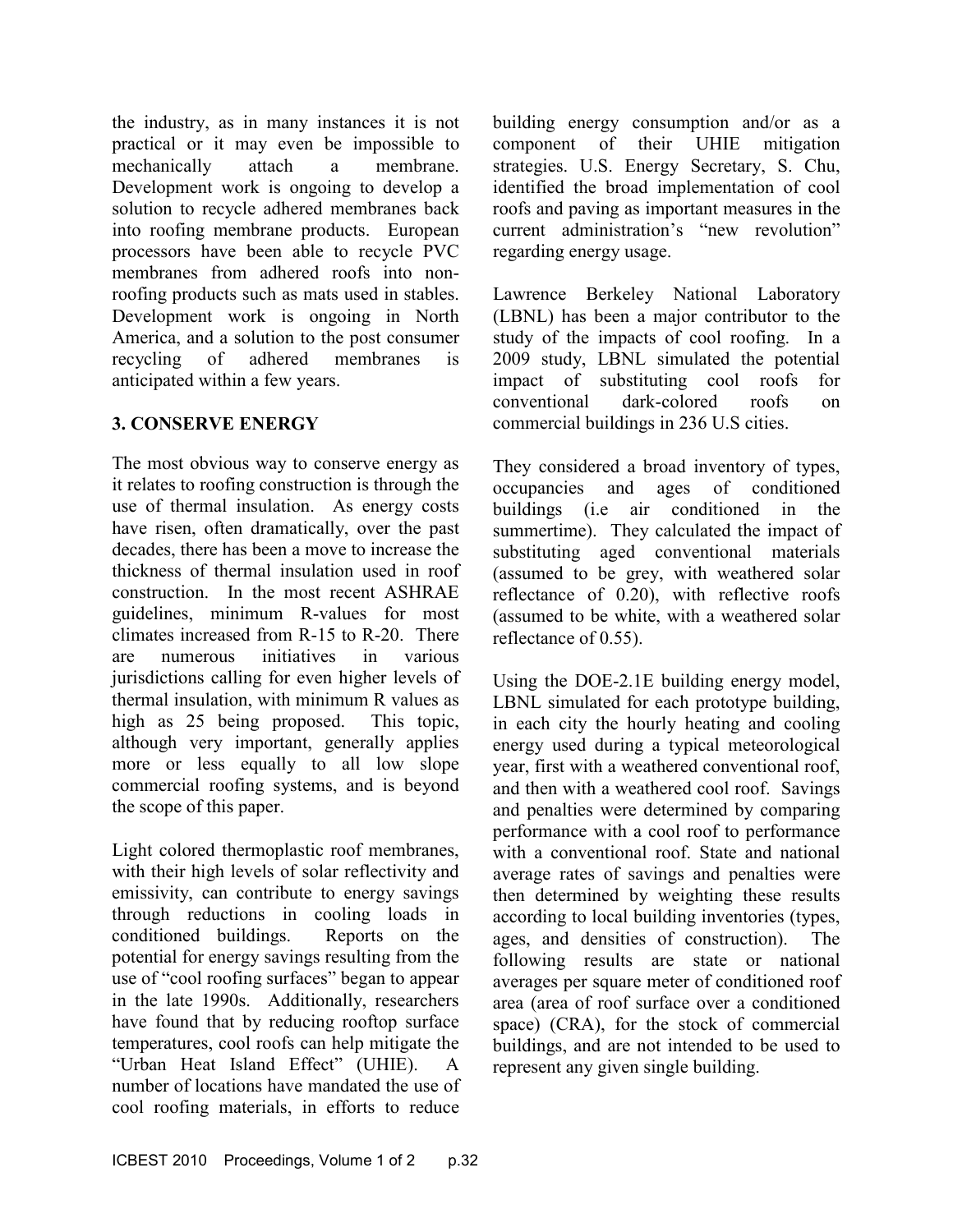Three key metrics in assessing the relative performance of cool roofs compared to conventional roofs are cooling energy savings, heating energy penalties, and overall energy cost savings.

 Not surprisingly, the greatest impact from a change from a conventional grey roof surface to a cool roof is achieved in hot states (see Table 1 for a representative cross section of results by state). However, as can be seen, even the coldest states can clearly benefit from significant reductions in cooling energy through the use of cool roofs.

 If reflective roofs are beneficial in cooling dominated climates, one would intuitively assume that they would be disadvantageous in heating dominated climates. Presumably, in such climates reflective materials, that absorb large amounts of the sun's energy should heat up, resulting in a reduction in the heating energy required surface at the desired temperature. There should, in effect, be a "heating energy penalty" associated with the use of cool roofs in such climates. According to the paper, there can be, although the magnitude is small. There are a number of reasons for this, the most important of which is that a horizontal surface in the northern states receives about 3 to 5 times more daily sun in the summer than in the winter. The authors found that the average reduction in annual cooling load exceeded the average increase in annual heating load everywhere in the U.S. except the most remote areas of Alaska. Results presented as net energy cost savings per square meter of conditioned roof area are also shown in Table 1. dark-colored, minimally to keep the occupied space below the roof's

 An alternative approach to achieving the benefits of a cool roof, both energy cooling energy savings and a reduction in the UHIE, is through the use of green or vegetated roofs.  A detailed analysis of this type of roof design is beyond the scope of this paper, other than to note that PVC membranes are amongst the few able to pass the severe FLL root resistance test without the need for a root barrier. Vegetated roofs over PVC membranes have been in service problem free for up to 40 years in Europe, even under the most aggressive of plant/ root types.

 It should be noted that the benefits of cool roof systems should not be used as a basis to "value engineer" other aspects of a roof assembly. The benefits of cool roofs should be additive to the other elements of the roof's construction such as required levels of thermal insulation, rather than a reason to reduce R value.

 By lowering rooftop temperatures, cool roof materials such as thermoplastic vinyl membrane can contribute directly and indirectly to reductions in greenhouses gases. Significant amounts of greenhouse gases and other pollutants in our environment are the byproducts of smog formation in Urban Heat Islands and energy generation and usage. In its paper, LBNL estimated the reduction in a variety of emissions that could be achieved by substituting traditional darker colored roofing materials with reflective roofing surfaces. Their results for the same selection of states are shown in Table 2.

 Climate is a key driver in the magnitude of the energy savings. However, the types of energy generation in a given location have a significant impact on the emission reductions for a given level of energy savings. For example, the impact per unit of energy is less in areas with "cleaner" sources of power such as hydro generation, than in areas with "dirtier" sources of power such as coal generation.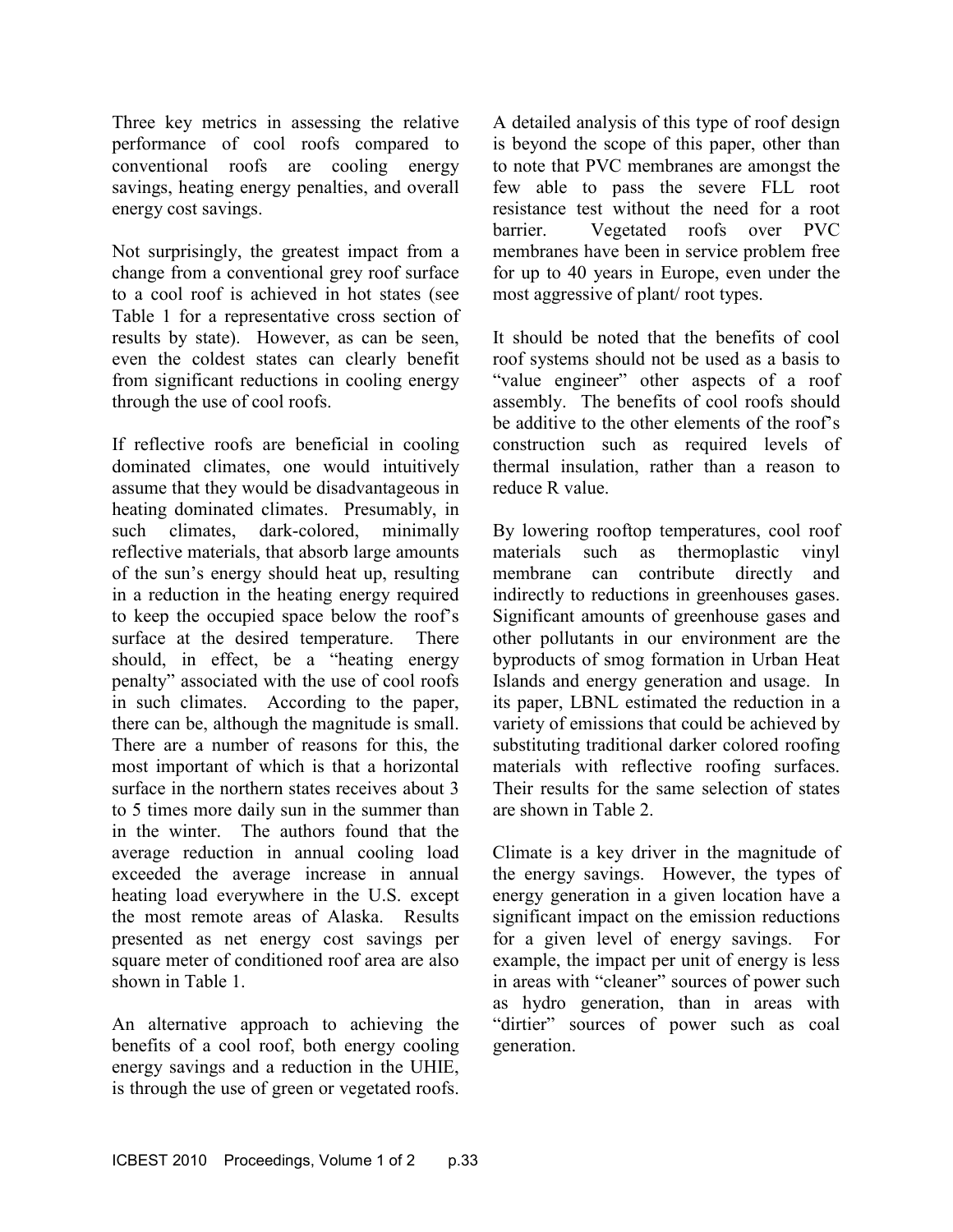LBNL estimates that converting 80% of all commercial buildings in the U.S.A. to cool roofs could result in a reduction of 6.23 Mt of  $CO<sub>2</sub>$  emissions, which equals the annual  $CO<sub>2</sub>$ emissions of 1.2 million cars.

 LBNL's evaluation focused on the green house gas reductions that could be achieved by switching from traditional darker colored membranes to "cooler" materials. They do not consider the creation of green house gases resulting from these materials. A manufacturer of reflective thermoplastic PVC roof membranes, commissioned a study to establish the amount of  $CO<sub>2</sub>$  emissions generated in the production of its roof membranes. The assessment was made on a "cradle-to-gate" basis: from raw material extraction, to chemical precursor production, to membrane manufacturing.

 Taking into account the local product mix (type and thickness), the CO2 emissions resulting from the production of the membranes sold into each state were calculated. The average  $CO<sub>2</sub>$  generated per m<sup>2</sup> of membrane produced varied from about 4.0 kg/m<sup>2</sup> of membrane to less than 5.0 kg/m<sup>2</sup> by state. Comparing these values to the data in Table 2, it is clear that the  $CO<sup>2</sup>$  generated on a unit-of-production basis exceeds the energy saving  $CO<sub>2</sub>$  reduction calculated by LBNL for cool roofs.

However, the  $CO<sub>2</sub>$  generated in the production of the materials is a one-time event. The energy savings evaluated by LNBL are incurred annually, throughout the service life of the membrane. It is helpful to consider an environmental "pay-back" period for  $CO<sup>2</sup>$ . Analogous to any financial model, the  $CO<sub>2</sub>$ pay-back period is the time it takes to recover investment"  $(CO<sub>2</sub>)$  generated producing membrane), through our return"  $(CO<sub>2</sub>)$  reductions associated with energy savings). our "environmental "annual environmental

 Payback periods ranged from a low of 0.9 years in Hawaii, to a high of 4.3 years in Alaska. Results for the states previously highlighted are shown in Table 3. The national average is 1.7 years.

 Looking at it another way, assuming a life expectancy of 20 years for the membrane, on average, across the USA, the  $CO<sub>2</sub>$  investment would pay for itself almost twelve times over a 20 year service life. Similar results for the selected states are shown in Table 3.

 It should be noted that the projected energy and CO2 savings are relative values based on the basic premise of a substitution from dark colored roofs. The CO2 emissions are absolute values applicable to the vinyl membranes only. For a complete assessment, the CO2 emissions related to the production of the traditional materials would also need to be calculated. Based on the TCED analysis referenced previously, it is safe to assume that the CO2 payback periods for the bituminous materials would be significantly longer.

 Minimizing green house gases is clearly an important mechanism for "minimizing burden on the environment", although due to its close correlation with energy production, it was included in this section rather than the previous.

#### 4. EXTEND ROOF LIFESPAN

 Arguably the intent of this tenet in the CIB- RILEM document is the most important. The sustainability of a building system is heavily dependent on its service life. The longer the system stays in place, the less frequently new raw materials, energy and other resources are consumed to replace it.

 Roofing material manufacturers can broadly impact a roof's lifespan in three ways: a) the training and support of specifiers in the design of roof systems incorporating the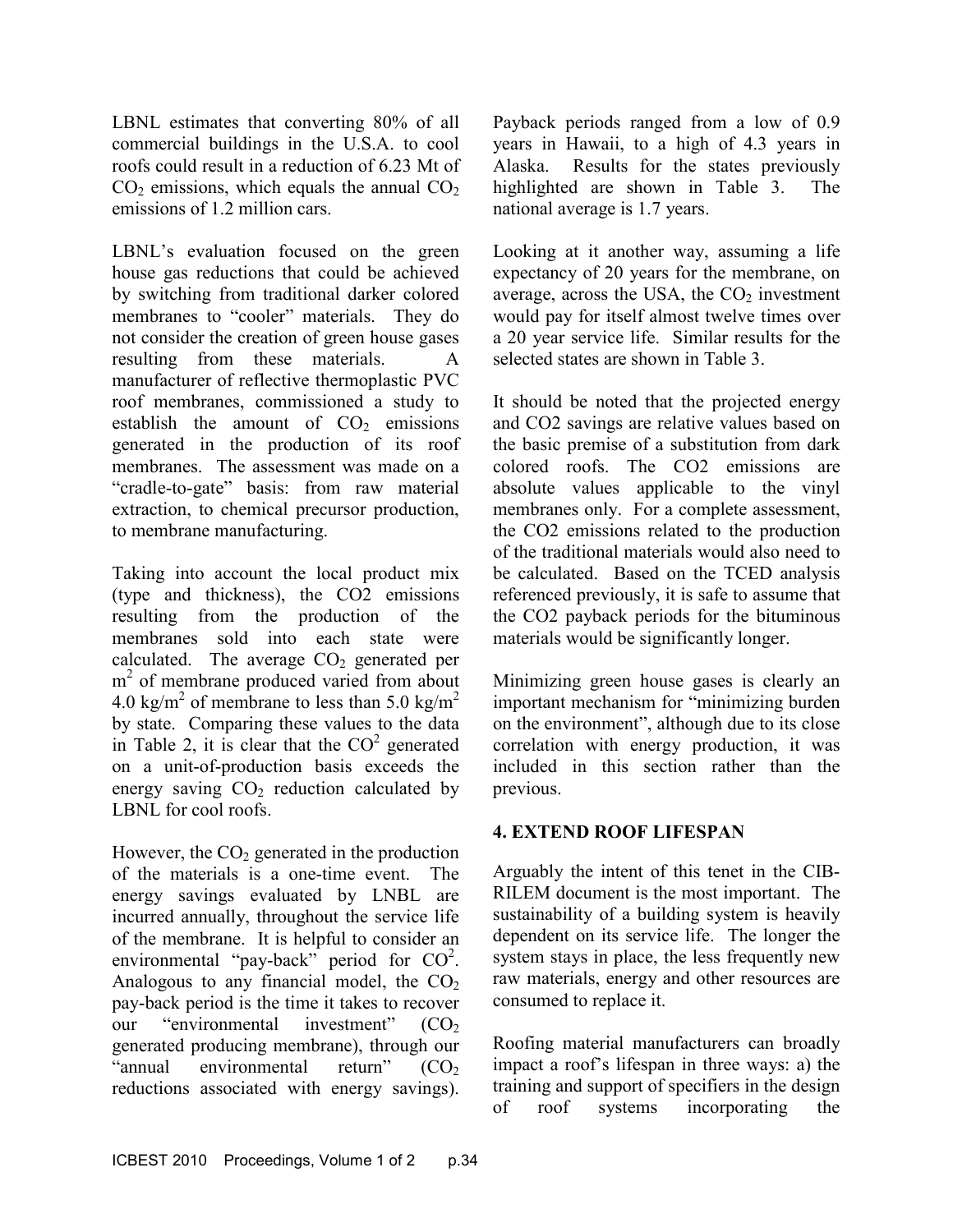manufacturer's products, b) the training and support of contractors installing the products and c) the supply of high quality, proven, long lasting materials.

 All three are equally important. As highlighted in the CIB-RILEM document, failure to insure a properly supported structure, to provide for effective drainage, to minimize the number of penetrations and insure that high maintenance roof mounted equipment is accessible for repair and maintenance at the design stage can severely curtail even the best roof system's service life. Similarly, allowing materials to be installed by untrained and/ or unskilled roof can result in mechanics can result in unfulfilled performance expectations.

 Manufacturers of low slope commercial roofing systems in North America offer a variety of training tools, documentation and literature, technical and other field support in order to address these issues as effectively as possible. Fundamentally however, it all starts with having a product that under a variety of rooftop conditions can provide a building with long lasting protection, often despite the roof being subjected to a number of the shortcomings noted above.

 As the noted roof consultant and researcher C. Cash was fond of noting, "The only rational procedure for selecting a roofing system is its past performance on the roof in the same climate as the new project".

 In order to assess the long term performance of their membrane systems, a major of PVC membranes conducted a survey of 44 of its oldest roofs in Europe (Austria, England, Germany, Switzerland) and in North America. The North American roofs were distributed amongst all climatic areas of the USA and Canada. The oldest roof studied was 34 years international manufacturer

 old, and the average age of all the roofs was 20.3 years.

 Samples from each roof were sent to the manufacturer's laboratory in Switzerland for testing. Additionally, samples from the North American roofs were also sent to the National Research Council Canada. The samples were tested according to the relevant material standards: ASTM D4434 in North America, and SIA V280 in Switzerland. As could be expected, all samples tested exhibited some loss of physical properties, although they generally held up very well compared to the minimum values for new materials called for in the standards they were tested to. Detailed results are available in the reports noted in this paper's reference list.

 The one property measured that is perhaps the best indicator of how well the materials are aging is plasticizer content. Plasticizers are blended with the polymer during the manufacturing of vinyl roofing membranes to make them flexible. Some plasticizer is lost as vinyl membranes age. The plasticizers that migrate from the sheet are bio-degraded. In the formulation of vinyl membranes, the choice of the appropriate types and grades of plasticizers, and their use in sufficient quantities, are critical to the long term performance of the finished product, as they determine the material's ability to resist thermal cycling, structural movement, hail, etc.

 The residual plasticizer content is plotted against sample age in Figure 3. As expected, plasticizer content decreases with age. As can be seen, the data correlate quite well, despite the fact the samples were taken from roofs located in various European and North American climate zones, and that the roof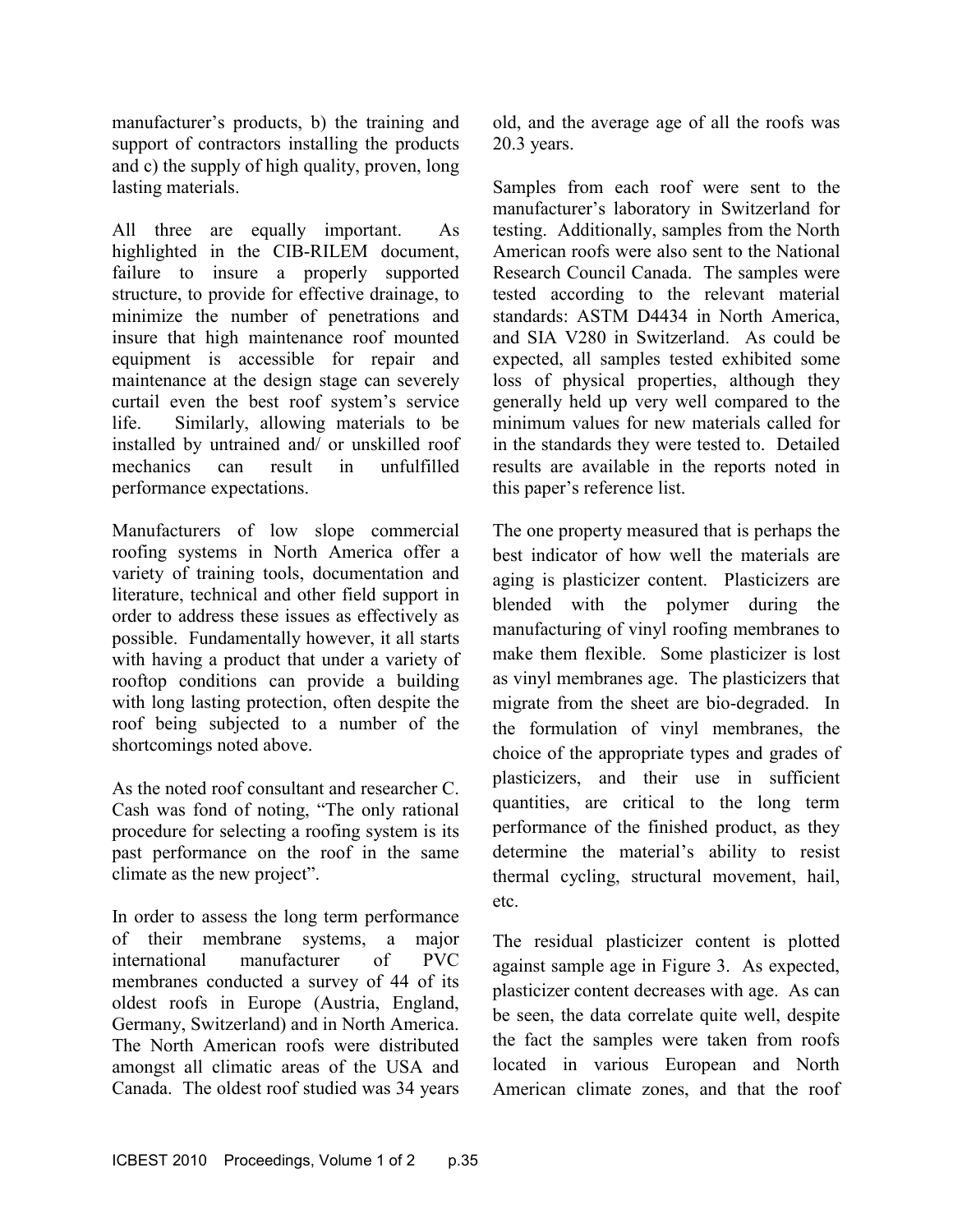constructions and building occupancies vary appreciably. With one exception, even the oldest samples (up to 34 years old at the time of testing) still contain approximately 60% or better of their original plasticizer, and they were all found to be flexible when removed from the roofs.

 The analytical results simply quantified the most important observation made during the extensive survey. All the membranes had retained sufficient plasticizer to allow them to be hot air welded. On every roof studied, a roughly 1 m x 1m "patch" of new material, was welded to the existing membrane to seal the sample removal area. Weldability is critical to the long term performance of any thermoplastic roof as it allows permanent, watertight repairs or modifications to be made to the roof at any time during its service life. The survey and the data generated in the

 manufacturer's laboratories and at the National Research Council Canada confirm that properly formulated and maintained reinforced PVC roof membranes can perform for decades in various climates throughout North America and Europe.

 The data was included in a submittal package to the British Board of Agrément (BBA) during the Agrément Certificate renewal process for the manufacturer's products. BBA issued Agrément Certificates are used to demonstrate product compliance within the United Kingdom's Building Regulations. The BBA is somewhat unique amongst standards and testing agencies in that it provides a durability statement in its Agrément Certificates. The BBA conducts site assessments of the manufacturer's oldest installations and tests the physical properties of the samples that are pulled during these inspections, both "as received" and after subjecting them to further conditioning (200 days at 80 C). After assessing the results of their own investigation, as well as having

 thoroughly analyzed the data generated in the manufacturer's study, they issued the following durability statement in the product's BBA Certificate: "All available evidence suggests that the durability of {the designations} membranes when used in with the relevant BBA Certificates should have a life in excess of 35 years". At the time this paper is being written, this is the longest durability projection provided to any membrane roofing system holding a BBA Agrement Certificate. manufacturer's specific product accordance

#### 5. LIFE CYCLE ASSESSMENT

CIB-RILEM's tenets of sustainable roofing are a practical guide that can be used by any stakeholder in the roofing industry (owners, designers, contractors, etc.) to guide them to sustainable roofing solutions, or to assess various roofing options in a general or on a project specific basis. What the tenets do not do however is provide a quantitative framework for assessing the sustainability of roofing materials or systems.

 Life Cycle Assessment (LCA) is a tool for a material or system's environmental impacts throughout all phases of its life cycle: from raw material extraction right through to the end of its service life. LCA is increasingly being referenced in various environmental ratings systems and environmentally preferred product (EPP) purchasing policies, as it is an objective, science based approach that can be used to measure a wide variety of impacts. Fundamentally, an LCA analysis breaks down the high level criteria outlined in the CIB-(burdens on the environment, energy and service life/ life span), and applies the appropriate metrics to quantifying  $RILEM$  document them.

 A LCA was commissioned to compare the most common North American low slope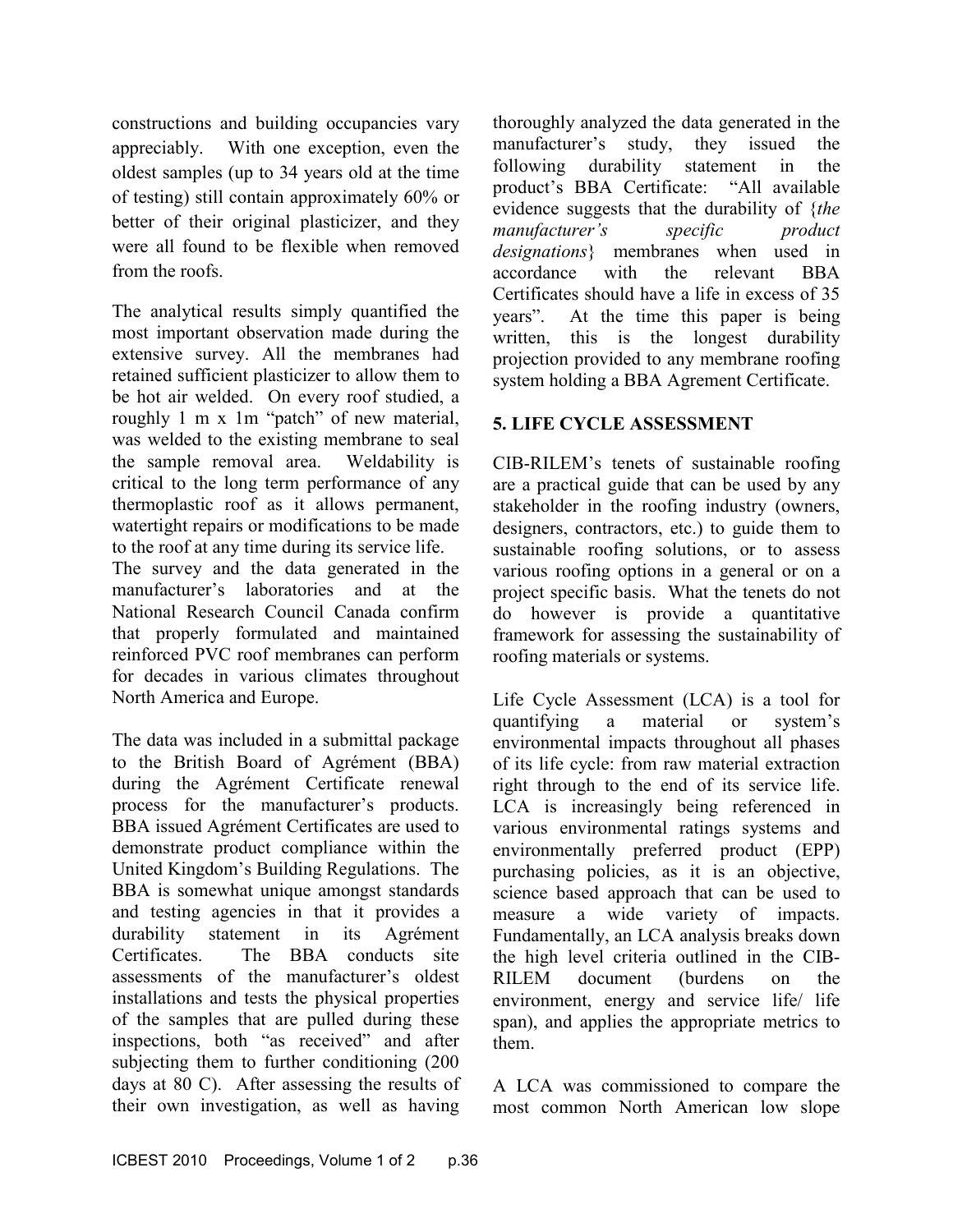roofing assemblies:  $4$  ply Built-Up (BUR),  $2$  ply modified bituminous, EPDM, TPO and PVC. In order to account for the importance of climate, particularly as it impacts a building's energy consumption throughout the roof's service life, the assessment was carried out considering three locations: Austin, TX, Boston, MA and Los Angeles, CA. The analysis was conducted using the US EPA's Tool for the Reduction and Assessment of Chemical and Other Environmental Impacts (TRACI). The impacts chosen for analysis were nonrenewable primary energy, global warming, acidification and photochemical smog.

 The analysis involved calculating the impact for each assessment category for one square meter of roof area, over the estimated service life of the system , in each location. The results are then annualized. Metrics for each assessment criteria are different. For example, the "global warming" metric is "kg CO2 equivalents", while the "nonrenewable primary energy metric is "MJ". In order to be able to present the data in a succinct manner, the highest value amongst the systems being analyzed for each criteria is assigned a value of 100. All other values are scaled and presented as a percentage of the highest value for each impact category. The aggregate results are presented in Figure 4.

 The most important factors driving the LCA impact results are:

- of (primarily oil and gas) raw materials consumption of non-renewable
- impact on a building's energy consumption throughout the service life of the roof assembly
- service life expectancy.

 As noted throughout the paper, thermoplastic PVC membranes rate very well in all of these categories, which results in the overall favorable results in the LCA analysis as

 shown in Figure 4. The study covered all life cycle phases from raw material extraction to end of service life: cradle to grave. Since the study was completed, post consumer recycling of PVC membranes at the end of their service life has been introduced. Considering this unique attribute of PVC roofing membranes, one could conduct a cradle to cradle analysis, which would further separate PVC from other materials on a LCA basis.

## 6. SUSTAINABILITY AND SAFETY

 Sustainability is fast becoming a critical criteria in how we assess our design and construction practices. However, as with most "movements", we must be vigilant to avoid unintended negative consequences. Within the sustainable building movement one such area is fire safety. At their recent  $25<sup>th</sup>$  anniversary symposium, the Fire Protection Research Foundation highlighted the intersection of fire protection and environmental sustainability as an emerging issue. There is a concern that fire safety may be compromised through restrictions on chemical substances used to retard or suppress the development of fire, and the shortage of naturally occurring materials with inherent fire protection features. The various environmental rating systems such as the United States Green Building Council's LEED do not account for component damage and the numerous other negative health and safety effects of unwanted fires in buildings.

 The growth of PVC in many construction applications such as wire and cable was in large part due to its inherent fire resistance properties. PVC generally does not support combustion and self extinguishes when the source of a flame recedes or extinguishes. In building fire situations, PVC roofing membranes have in numerous instances prevented the spread of flames across the roof surfaces. The roof mounted lighting system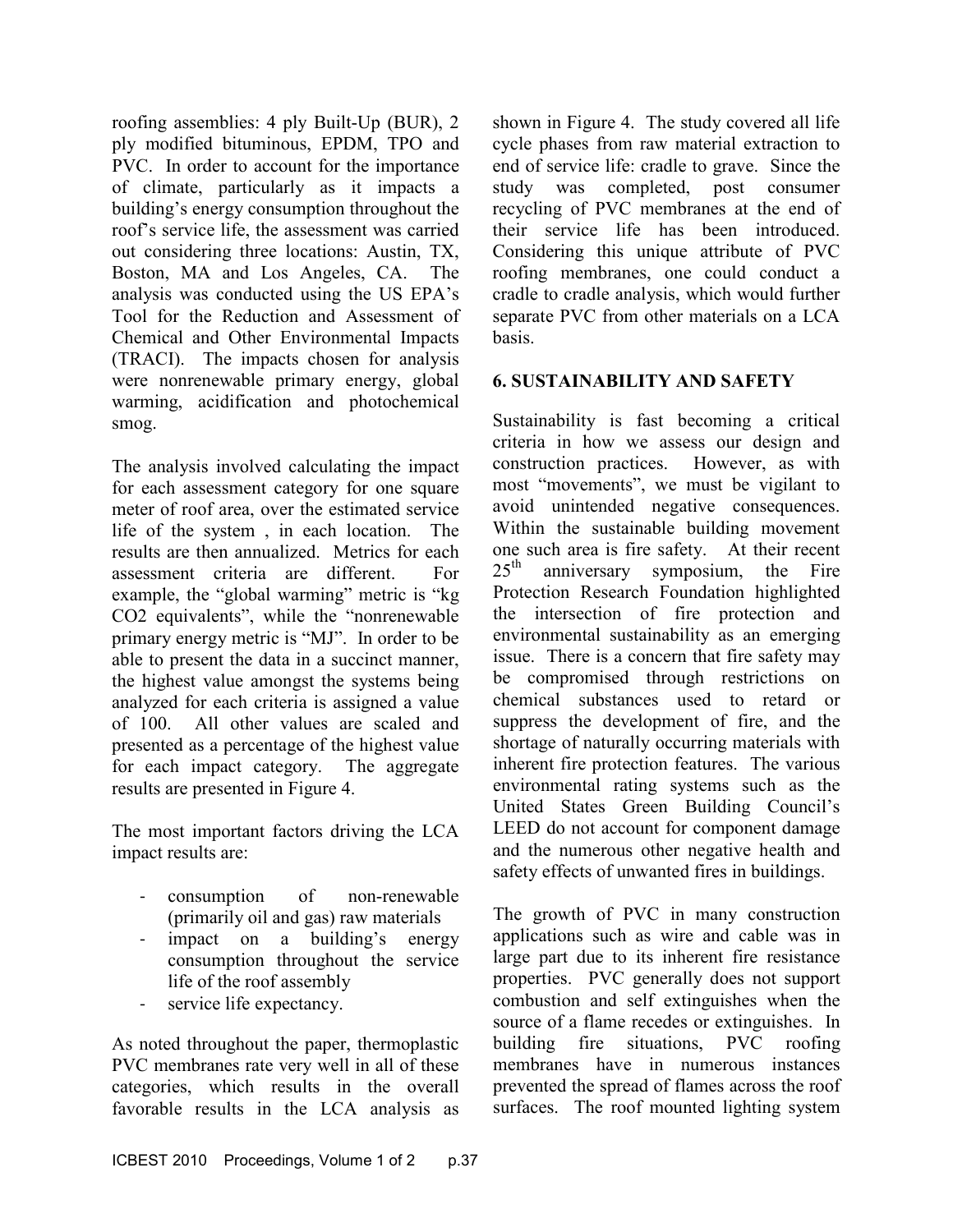of a major athletic stadium short circuited on a number of occasions, causing fires. The fires were never able to propagate across the surface of the stadium's PVC roof, thereby limiting the damage and preventing a potentially very dangerous situation from developing. Similar experiences have been reported on a variety of commercial and industrial facilities where fires originating inside the building and propagating up through roof penetrations, or initiated on the roof by other trades, etc. have been prevented from spreading across the roof surface by the highly fire resistant PVC membranes, protecting the building and its occupants from serious harm.

 On area that has been specifically highlighted for concern by the National Fire Protection Agency (NFPA) is the use of rooftops as a photovoltaic (PV) installations. Fires resulting from PV systems present unique and dangerous challenges to fire fighters due to the fact that the PV panels continue to generate electricity as long as they are exposed to sunlight, increasing the risk of rapid fire spread across the underlying roof surfaces. With their superior ability to minimize the spread of flame and to self extinguish, PVC membranes provide important life safety benefits on roofs upon which PV arrays are to be installed. platform for solar

#### 7. CONCLUSIONS

 Taking a very practical approach to a topic that is generally viewed in almost philosophical terms, CIB-RILEM outlined a series of tenets for sustainable roofing. Thermoplastic PVC roofing membranes fulfill all relevant tenets, as well as, or better than available alternatives:

- the burden on the environment through efficient use of non-renewable raw materials, the only post consumer recycling program which allows membranes at the end of their service life to be recycled back into new membranes, and mitigation of greenhouse gases. - Minimize
- energy through the consumption over conditioned spaces. Conserve reduction of cooling energy
- Extend the lifespan of all components in the roof assembly by providing very long lasting membranes which can easily and effectively be maintained and repaired, insuring longevity.

 The tenets are captured similarly in a qualitative manner in Life Cycle Assessment evaluations, where PVC membrane systems have been shown to have less impact on the environment across a series of environmental metrics than competing systems.

 This high level of sustainability of PVC roofing materials is complimented by superior fire resistance, a life safety issue that will only grow in importance as rooftops are increasingly used for other purposes such as the generation of renewable energy.

#### 8. REFERENCES

 United Nations General Assembly (1987) "Report of the World Commission on Environment and Development: Our Common Future", Annex to document  $A/42/427 -$ Development and International Co-Operation: Environment.

#### http://en.wikipedia.org/wiki/Sustainability, 12/12/2009

 "Towards Sustainable Roofing", Report of the CIB W083/ RILEM 166 MRS Joint Committee On Roofing Materials and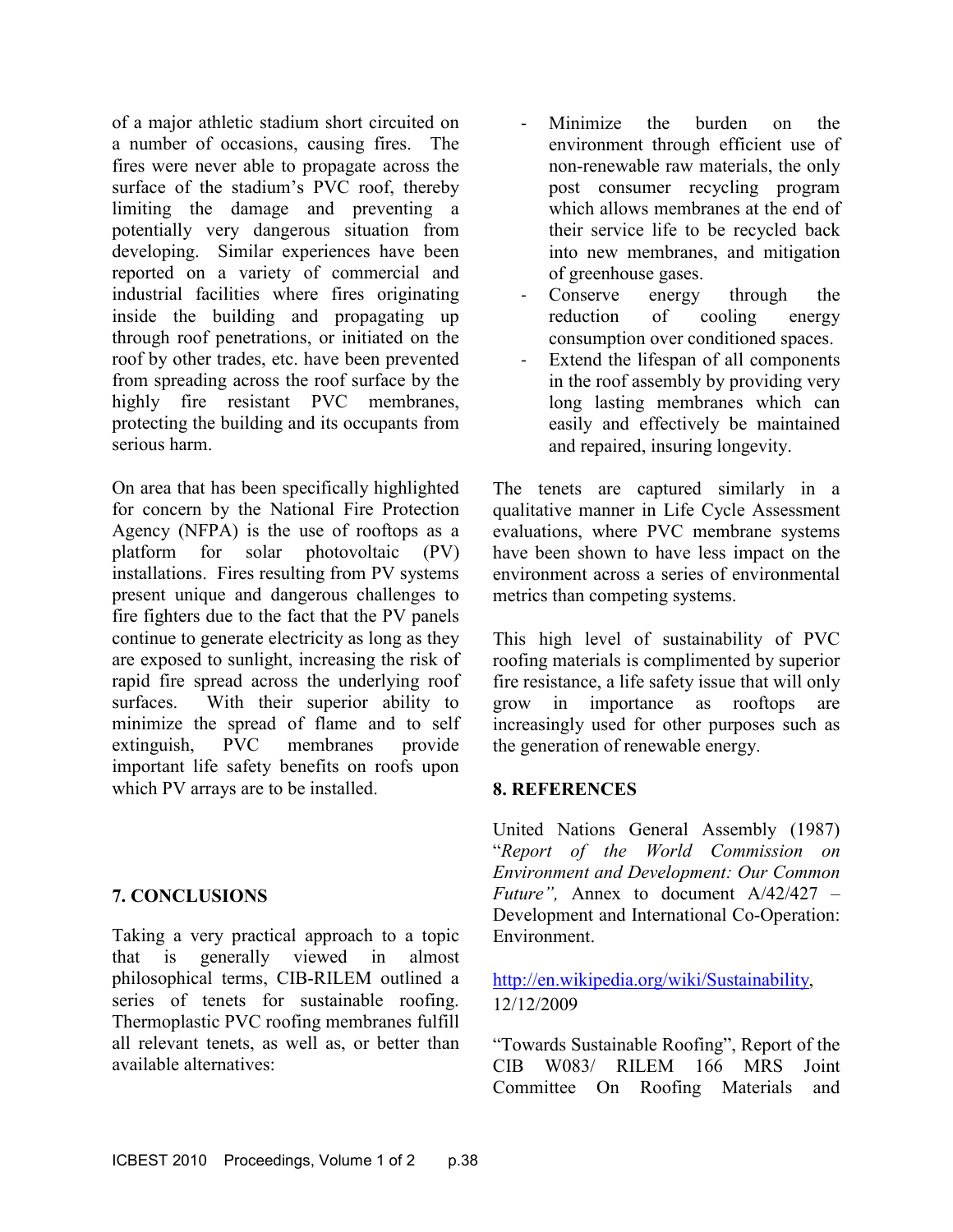Systems, Environmental Task Group, July 2001 – CIB Publication No. 271

 Stettler, C., Dinkel, F., (2009) "Total primary energy demand (TPED) expressed in barrels of oil equivalents for different roofing membrane types", Carbotech AG

 Graveline, S.P., (2005) "Recycling of Thermoplastic PVC Roof Membranes", RCI Interface, April/ May

 Graveline, S.P., (2009) "End of Service Life Recycling of Thermoplastic Roof and Trade Show, Dallas, TX Assemblies", RCI International Convention

 Graveline, S.P., (2009) "End of Service Life Recycling of Low Slope Roofing Materials", RCI Foundation Symposium on Envelope Sustainability, Washington, DC

www.hcd.ca.gov/legal/2007Final EIR.pdf

ASHRAE 90.1-2007: Energy Standard for Buildings Except Low Rise Residential

 Agence France Presse, "US wants to paint the world white to save energy", May 26, 2009

 H. Akbari, R. Levinson, (2008) "Evolution of Cool-Roof Standards in the US", Advances in Building Energy Research, Volume 2

 R. Levinson, H. Akbari, (2009) "Potential Benefits of Cool Roofs on Commercial Buildings: Conserving Energy, Saving Money and Reducing Emissions of Greenhouse Gases and Air Pollutants", Energy Efficiency, March

 Graveline, S.P., (2009) "Cool Roof Benefits on Commercial Buildings", RCI Interface, July

 C. Stettler, F. Dinkel, F., (2009) "Balancing CO2 Emissions form PVC Membrane

 Production With Energy savings Emissions in Use", Carbotech AG

 Whelan, B., Graveline, S., Delgado, A., Paroli, R., (2009) "Field Investigation and Laboratory Testing of Exposed Poly(Vinyl Chloride) Roof Systems", CIB World Building Congress, "Building for the Future", Toronto, Canada

 H.R. Beer, W. Pfammatter, (2009) "Durability of PVC Roof Membranes – Field Investigation and Laboratory Testing After Up to 34 Years Exposure", Proceedings of the ICBEST Symposium, Sydney, Australia

 S.P. Graveline, H.R. Beer, R.M. Paroli, A.H. Delgado, (2005) "Field Investigation and Laboratory Testing of Exposed Poly (Vinyl Chloride) Roof Systems", Proceedings of the  $RCI$   $20<sup>th</sup>$  International Convention and Trade Show, Miami, FL

 British Board of Agrément Assessment Report No. 08/4532

 Stettler, C., Dinkel, F., (2004) "Ecological and Economical Balance Assessment of US Flat Roofing Systems", Carbotech AG, Basel, Switz.

 Graveline, S.P., (2005)"LCA's Role in the Manufacture of Construction Materials", Life Cycle Assessment and Sustainability: A Supplement to Building Design and Construction

 Almand, K.H., (2009) "The Sustainability Question: The complex interactions of fire Fire Protection Agency Journal, November/ December and environmental sustainability", National

 Golinveaux, T., (2009) "It's Not Easy Being Green: A young fire engineer is divided by her passion for the environment and her commitment to fire safety", National Fire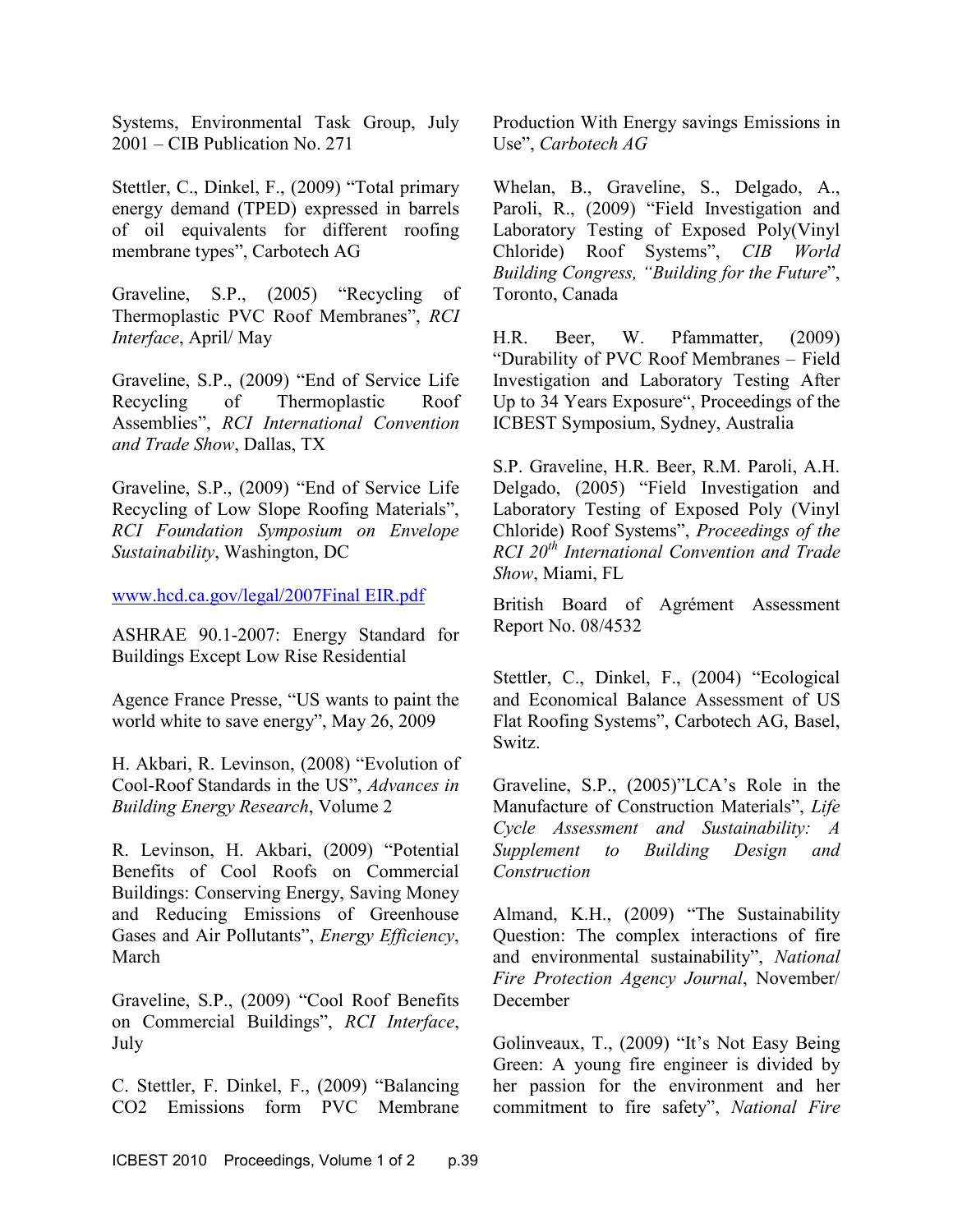

#### Protection Agency Journal, November/ December





Figure 2: Total Cumulated Energy Demand expressed as "barrels of oil equivalents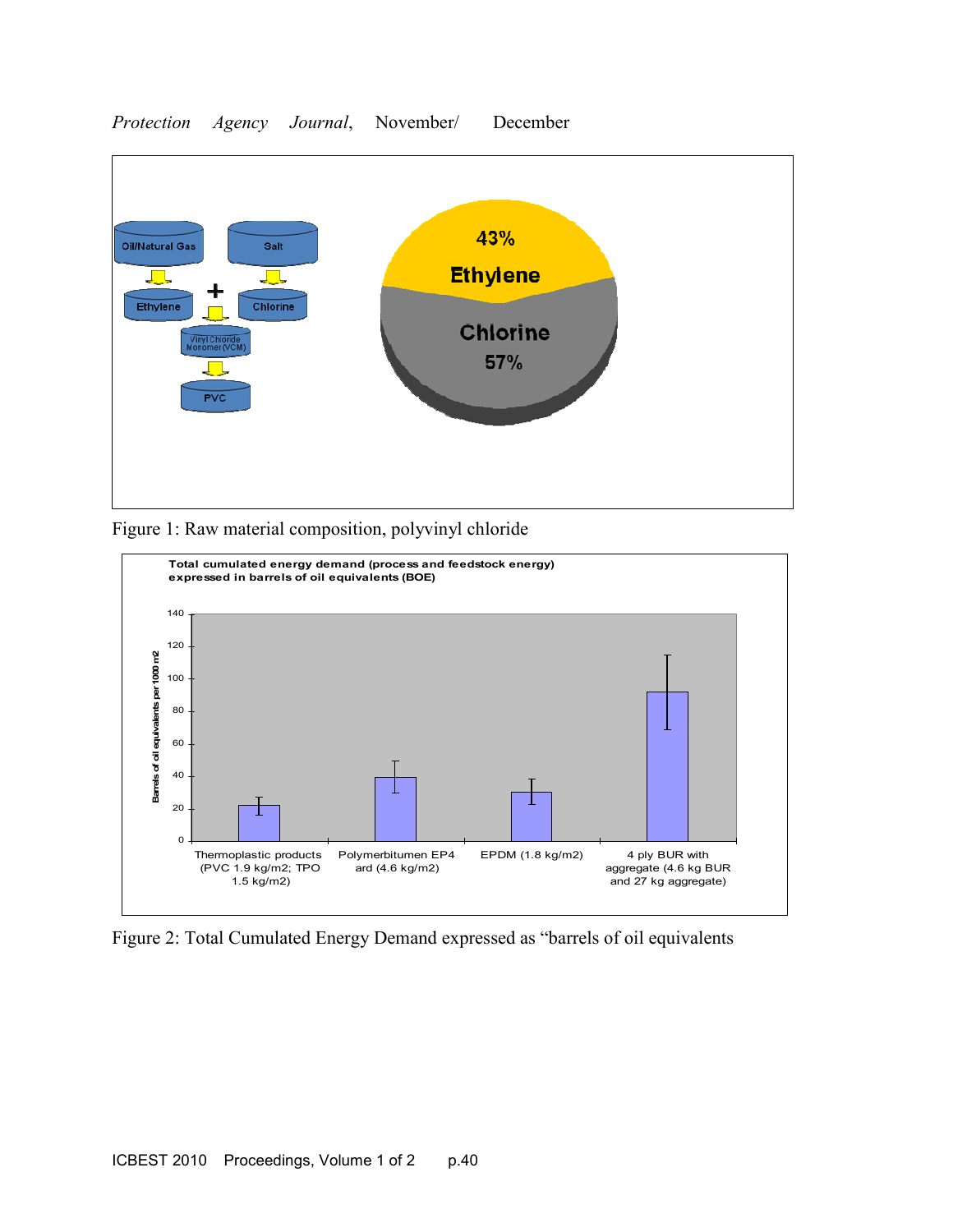| State                  | <b>Cooling Energy</b>  | <b>Heating Energy</b>    | <b>Energy Cost Saving</b>       |
|------------------------|------------------------|--------------------------|---------------------------------|
|                        | Saving                 | Penalty                  | $(\frac{\mathcal{S}}{m^2} CRA)$ |
|                        | kWh/m <sup>2</sup> CRA | therm/m <sup>2</sup> CRA |                                 |
| CA                     | 6.13                   | 0.0292                   | 0.699                           |
| NV                     | 6.86                   | 0.0737                   | 0.570                           |
| FL                     | 5.72                   | 0.0115                   | 0.448                           |
| $\overline{\text{NH}}$ | 5.35                   | 0.121                    | 0.482                           |
| <b>MN</b>              | 4.17                   | 0.137                    | 0.136                           |
| IL                     | 4.22                   | 0.0994                   | 0.217                           |
| <b>US</b>              | 5.02                   | 0.0645                   | 0.356                           |

Table 1: Calculated average annual results for selected states (Source LBNL)

| state                  | $CO2$ reduction<br>$kg/m^2$ CRA | $NOx$ reduction<br>$g/m^2$ CRA | $SO2$ reduction<br>$g/m^2$ CRA | Hg reduction<br>$\mu$ g/m <sup>2</sup> CRA |
|------------------------|---------------------------------|--------------------------------|--------------------------------|--------------------------------------------|
| CA                     | 2.58                            | 2.31                           | 1.79                           | 61.2                                       |
| $\overline{\text{NV}}$ | 3.64                            | 6.37                           | 4.74                           | 71.8                                       |
| ${\rm FL}$             | 3.77                            | 6.45                           | 11.1                           | 29.7                                       |
| $\overline{\text{NH}}$ | 1.82                            | 2.14                           | 6.36                           | 21.6                                       |
| <b>MN</b>              | 3.09                            | 7.45                           | 12.4                           | 89.5                                       |
| $\rm IL$               | 2.97                            | 5.48                           | 19.6                           | 89.9                                       |
| <b>US</b>              | 3.02                            | 4.81                           | 12.4                           | 61.2                                       |

Table 2: Calculated annual average emission reductions for selected states (Source LBNL)

| <b>State</b> | $CO2$ Pay-Back Period | $CO2$ Pay-Back        |
|--------------|-----------------------|-----------------------|
|              | (years)               | multiple over 20 year |
|              |                       | service life          |
| CA           | 1.8                   | 11.1                  |
|              | 1.2                   | 16.7                  |
| FL           | 1.2                   | 16.7                  |
| <b>NH</b>    | 2.4                   | 8.3                   |
| <b>MN</b>    | 1.3                   | 15.4                  |
| IL           | 1.6                   | 12.5                  |
| <b>US</b>    | 17                    | 11.8                  |

Table 3: Average  $CO_2$  pay-back periods, and pay-back multiples for selected states (Source: Carbotech).